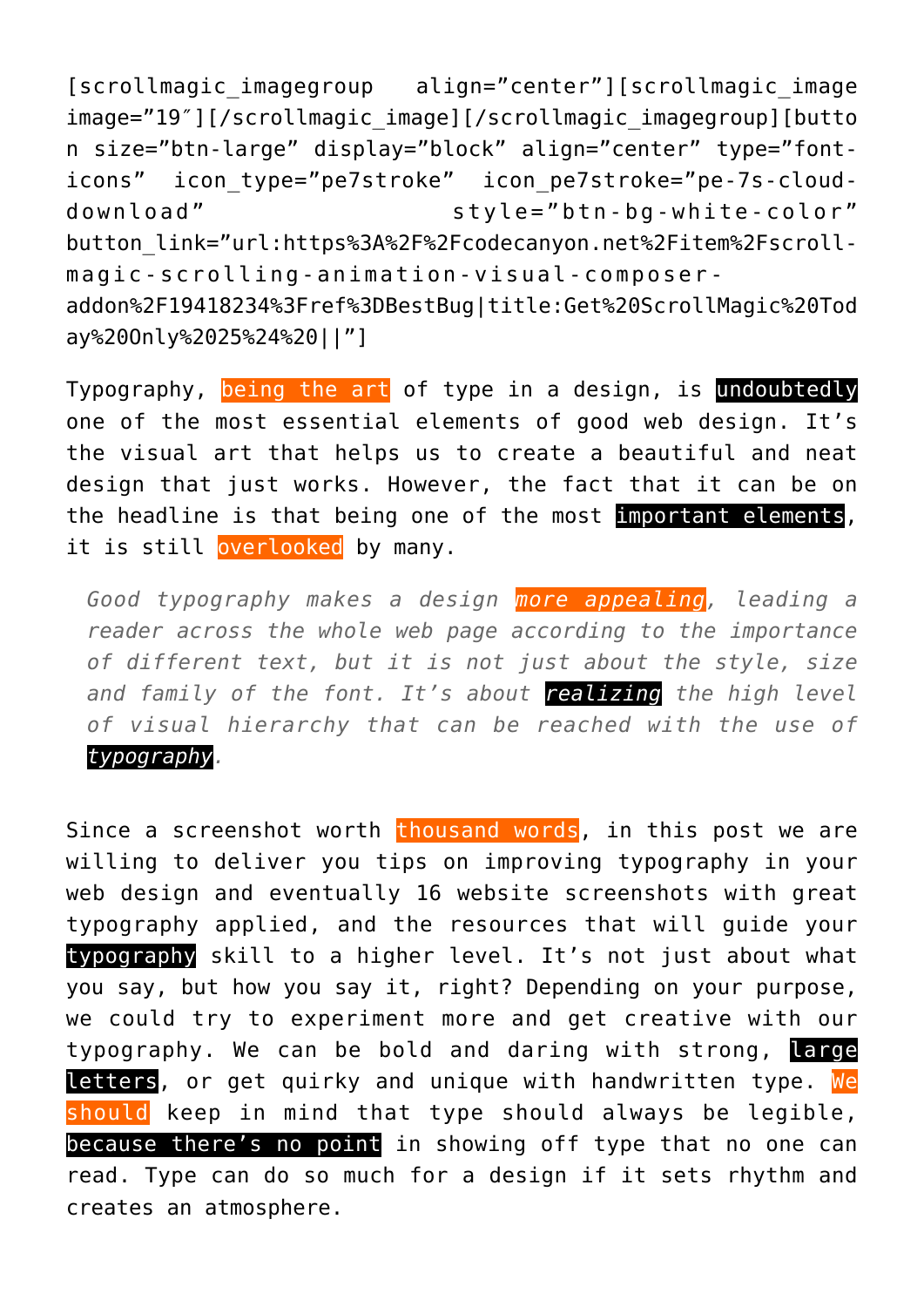button\_link="url:http%3A%2F%2Fscroll-magicwordpress.lamblue.com%2F|title:Demo%20Alfred|target:%20\_blank| "][button size="btn-medium" display="block" align="left"

animation%2F|title:Bezier%20Path%20Animation%20|target:%20\_bla nk|"][button size="btn-medium" display="block" align="left" type="font-icons" icon\_type="pe7stroke" icon\_pe7stroke="pe-7sangle-right" style="btn-bg-black-color" button\_link="url:http%3A%2F%2Fscrollmagic.lamblue.com%2Fcafeshop%2F|title:Demo%20Cafe%20Shop|target:%20\_blank|"][button size="btn-medium" display="block" align="left" type="fonticons" icon\_type="pe7stroke" icon\_pe7stroke="pe-7s-angleright" style="btn-bg-black-color"

button\_link="url:http%3A%2F%2Fscrollmagic.bestbug.net%2Fbezier-path-

magic.bestbug.net%2Fsequenceimage%2F|title:READ%20MORE%20|target:%20\_blank|"][button size="btn-medium" display="block" align="left" type="fonticons" icon\_type="pe7stroke" icon\_pe7stroke="pe-7s-angleright" style="btn-bg-black-color"

button\_link="url:http%3A%2F%2Fscroll-

style="btn-bg-black-color" button\_link="url:http%3A%2F%2Fscroll-magic.bestbug.net%2Fdrawsvg%2F|title:READ%20MORE%20|target:%20\_blank|"][scrollmagic\_se quence align="left" images="49,50,51,52,53,54,55″ el\_class="scene-sequence-image"][/scrollmagic\_sequence][button size="btn-medium" display="block" align="left" type="fonticons" icon\_type="pe7stroke" icon\_pe7stroke="pe-7s-angleright" style="btn-bg-black-color"

angle-right" style="btn-bg-black-color" button\_link="url:http%3A%2F%2Fscroll-magic.bestbug.net%2Fcss3 animations%2F|title:READ%20MORE%20|target:%20\_blank|"][scrollm agic image image="35" el class="scenesvg"][/scrollmagic\_image][button size="btn-medium" display="block" align="left" type="font-icons" icon\_type="pe7stroke" icon\_pe7stroke="pe-7s-angle-right"

[button size="btn-medium" display="block" align="left" type="font-icons" icon\_type="pe7stroke" icon\_pe7stroke="pe-7s